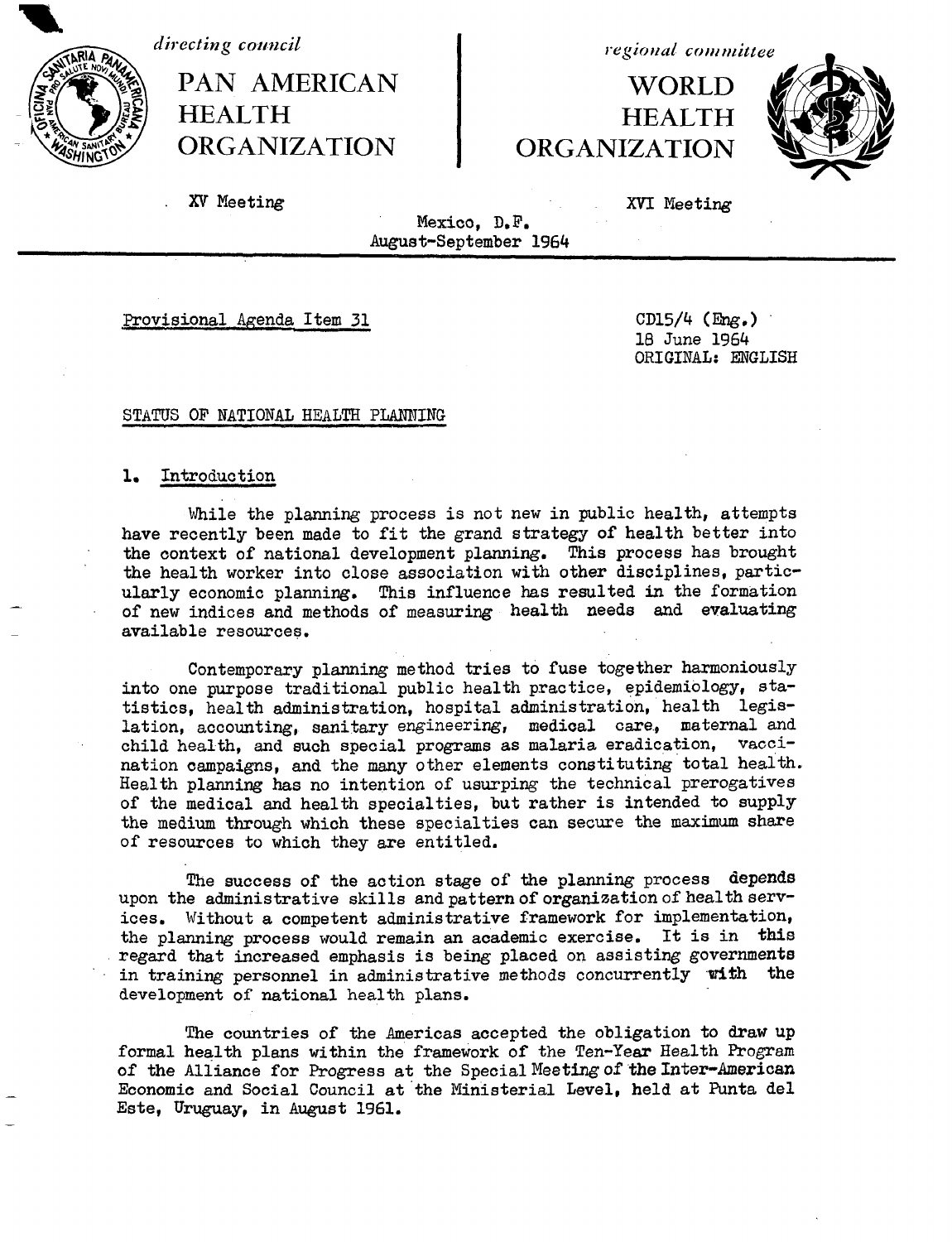$\label{eq:2} \mathcal{L}^{\text{max}}_{\text{max}} = \mathcal{L}^{\text{max}}_{\text{max}} = \mathcal{L}^{\text{max}}_{\text{max}}$ 

Before the end of 1961, the basic framework of the present Office of National Health Planning had been established at PAHO. Headquarters, and by the end of 1962 the first international training course for health planners sponsored by PAHO/ECLA had been given in Santiago, Chile, a committee of experts had been convoked in Washington to provide guidance for the Organization in this new field of activity, and the present program of training, research, and technical assistance to countries had reached the operating stage.

The present document reports on the status of national health planning in the Americas as of mid-1964.

 $\frac{1}{2}$  ,  $\frac{1}{2}$  ,  $\frac{1}{2}$  ,  $\frac{1}{2}$ 

#### 2. Health planning and policy-making

The planning process in 16 of the 22 countries ccvered'by the present report has as its focal point a special planning unit within the Ministry of Health. These units act as a staff mechanism to supply technical information on the basis of which health policy decisions may- be taken at the cabinet level. At this policy-making level an interplay of political as well as technical factors is involved.

The planning-units facilitate a two-way flow of information: technical information is passed up in a form in which it can be assessed at the Ministerial level, and cabinet decisions are passed down for technical interpretation. In this way policy guide-lines for national health plans are developed.

Health decisions have been taken over many years, and an accumulation of historical policy rulings exists in most countries. The formal planning process involves a review of these often uncoordinated policy decisions with' a view to establishing or clarifying the grand strategy of health.

Some of the national policies which are being· defined or redefined in the course of the health planning process are the following:

- 1. Policy' objectives for government health services as such'.
- 2. The relationship between Ministry of Health and other central gov ernment services.  $\mathcal{F}^{\mathcal{G}}_{\mathcal{G}}$  and  $\mathcal{F}^{\mathcal{G}}_{\mathcal{G}}$  and  $\mathcal{F}^{\mathcal{G}}_{\mathcal{G}}$
- 3. The relationship between Ministry health services, Social-Security services, and voluntary health insurance.
- 4. The role of the private sector of health care.
- 5. The role of religious and voluntary health agencies.
- 6. The role of foreign aid in national health programs.
- 7. Reconciling the claims of health with the claims of other sectors in over-all national development plans.

 $\label{eq:2} \mathcal{F}_{\text{intra}} = \frac{1}{\sqrt{2\pi}} \frac{1}{\sqrt{2\pi}} \frac{1}{\sqrt{2\pi}} \frac{1}{\sqrt{2\pi}} \frac{1}{\sqrt{2\pi}} \frac{1}{\sqrt{2\pi}} \frac{1}{\sqrt{2\pi}} \frac{1}{\sqrt{2\pi}} \frac{1}{\sqrt{2\pi}} \frac{1}{\sqrt{2\pi}} \frac{1}{\sqrt{2\pi}} \frac{1}{\sqrt{2\pi}} \frac{1}{\sqrt{2\pi}} \frac{1}{\sqrt{2\pi}} \frac{1}{\sqrt{2\pi}} \frac{1}{\sqrt{2\pi}} \frac{1}{\sqrt{$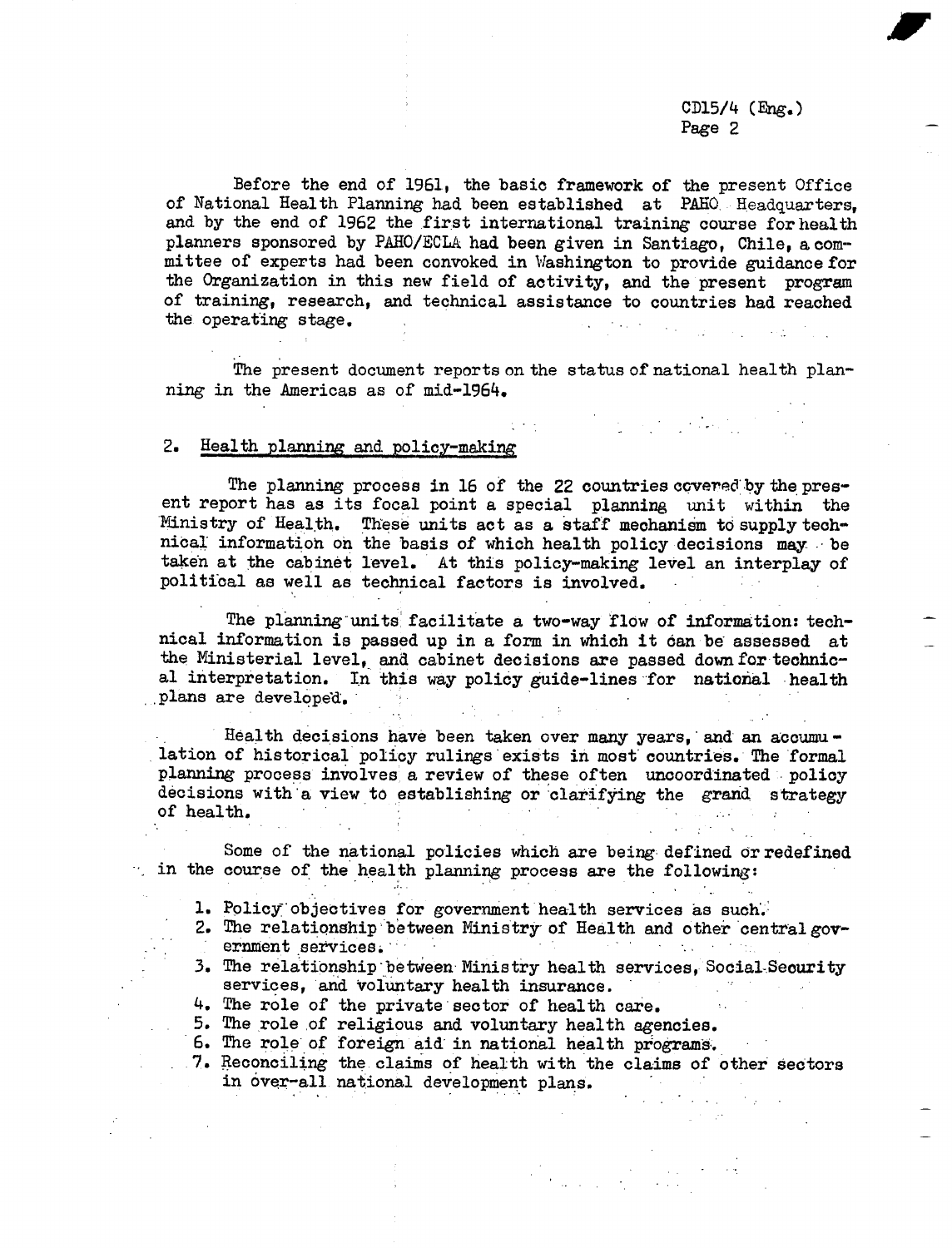4. 建动物  $\alpha_{\rm eff}$ 

V.

 $\mathcal{L}_{\text{max}}$ 

وتشابه والمراري

والمراجين

- 8. Policy regarding the distribution of health effort among different groups of the population according to political, technical, and economic criteria.
- 9. The establishment of standards for the use of auxiliary personnel and the development of realistic national technical norms.
- 10. The review of patterns of administrative organization.
- 11. The career status of health personnel.
- 12. The respective roles of central government and the local community in health promotion.
- 13. Health policy for rural and community development.
- 14. Manpower problems -- education and the role of the universities in health development.
- 15. Relations with professional organizations, and the training and licensing of medical and paramedical personnel.

While very few of the above issues have yet been resolved defini  $$ tively, national health planning has encourage coordinated and often multi-disciplinary efforts to resolve them. This has recently been reflected in the sending of a small number of Health Ministry personnel to general planning courses, the inclusion of non-medical personnel in health planning courses, the representation of economic interests in some national health planning bodies, and the inclusion of Ministry of Health representatives in some national economic planning bodies. The developing dialogue among health workers, economists, and public administrators has proved  $\mathcal{L}$ . a beneficial by-product of the formal planning process.

#### 3. General status of national health planning

Table I shows the general status of national health planning in the Americas as of mid-1964. Of the 22 countries covered, 16 had national health planning units in operation and an additional country may have established such a unit by the time this report is distributed. Six of the 16 countries with national health planning units had already completed their comprehensive health plans, and were in the review and/or implementation stage, while the first national health plan was still in preparation in nine countries. Three countries could best be described as in the pre-planning stage, with preliminary or pilot studies being made in selected areas.

Unlike those sectors of national life where organized programming activity had not been undertaken prior to the Charter of Puntadel Este, the health sector in most American countries was able to count on substantial background information collected in previous years by Ministries of Health, and to incorporate a variety of on-going projects into the new comprehensive health plans.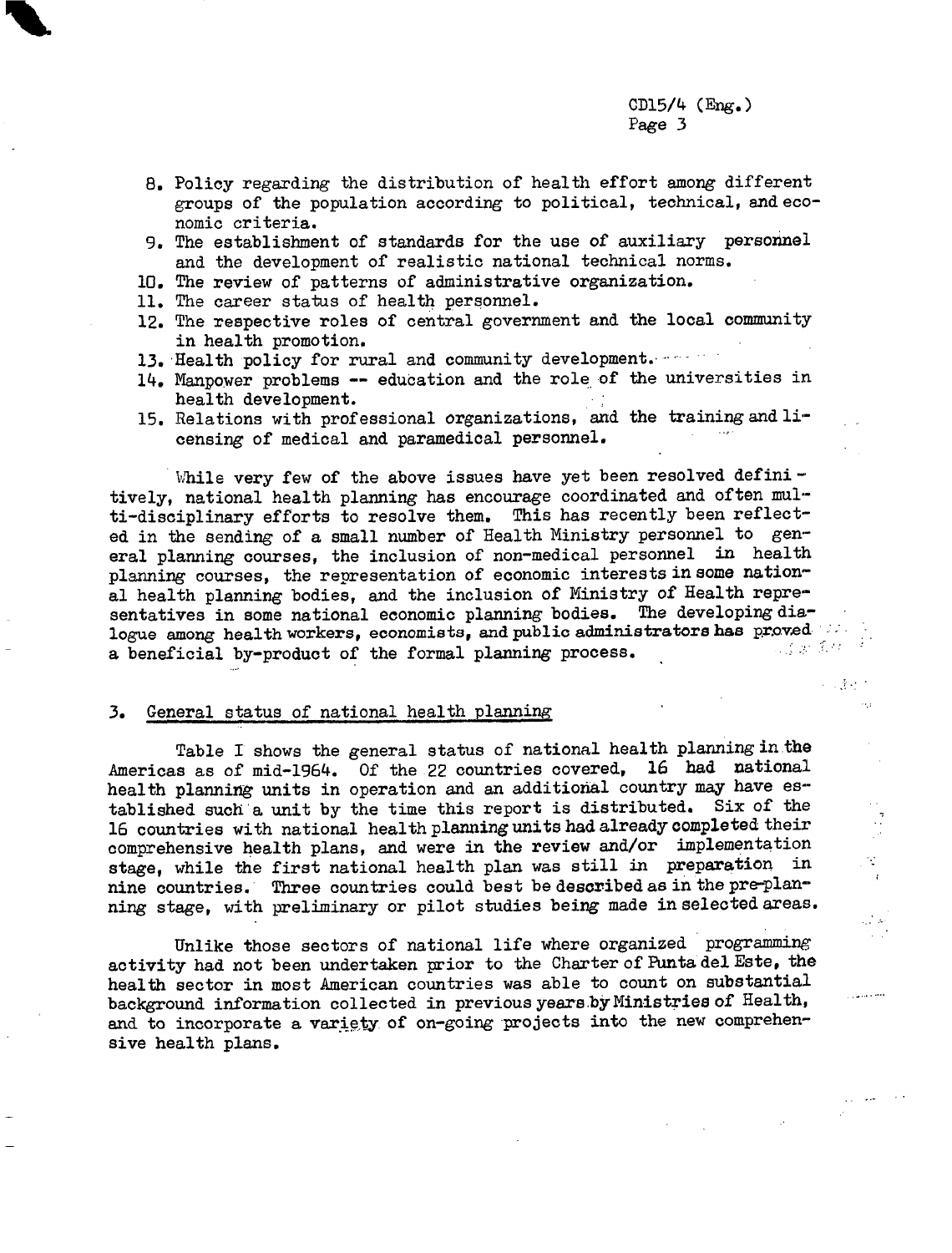$\sim 10^{11}$ 

 $\sim 10$ 

# TABLE I

STATUS OF NATIONAL HEALTH PLANNING IN THE AMERICAS, MID-1964

 $\sim 10^{-10}$ 

 $\mathcal{A}^{\mathcal{A}}$  and  $\mathcal{A}^{\mathcal{A}}$  are  $\mathcal{A}^{\mathcal{A}}$  .

 $\ddot{\phantom{a}}$ 

 $\sim 10^{11}$  km  $^{-1}$ 

 $\mathcal{L}^{\text{max}}$ 

 $\sim 10^{11}$  km s  $^{-1}$ 

| Country             | National health<br>First national<br>planning unit<br>health plan in<br>preparation<br>in operation |                           | Completed plan in<br>review and/or im-<br>plementation stage |  |
|---------------------|-----------------------------------------------------------------------------------------------------|---------------------------|--------------------------------------------------------------|--|
|                     |                                                                                                     |                           |                                                              |  |
| Argentina           | x                                                                                                   |                           |                                                              |  |
| Bolivia             | X                                                                                                   |                           | X                                                            |  |
| Brazil              | X                                                                                                   |                           |                                                              |  |
|                     | $\mathbf x$                                                                                         |                           |                                                              |  |
| Chile               | X                                                                                                   |                           |                                                              |  |
| Colombia            |                                                                                                     |                           |                                                              |  |
|                     |                                                                                                     |                           |                                                              |  |
| Costa Rica          | X                                                                                                   |                           |                                                              |  |
| Cuba                | Х                                                                                                   |                           | Х.                                                           |  |
| Dominican Republic  |                                                                                                     |                           |                                                              |  |
| Ecuador             |                                                                                                     |                           |                                                              |  |
| El Salvador         | X                                                                                                   |                           |                                                              |  |
|                     |                                                                                                     |                           |                                                              |  |
| Guatemala           | $\mathbf{x}$                                                                                        |                           |                                                              |  |
| Haiti               |                                                                                                     |                           |                                                              |  |
| Honduras            | x                                                                                                   |                           | x                                                            |  |
| Jamaica             |                                                                                                     |                           |                                                              |  |
| Mexico              |                                                                                                     |                           |                                                              |  |
|                     |                                                                                                     |                           |                                                              |  |
| Nicaragua           | X                                                                                                   |                           |                                                              |  |
| Panama              | X.                                                                                                  |                           |                                                              |  |
|                     | $\mathbf{x}$                                                                                        | X.                        |                                                              |  |
| Paraguay<br>Peru    | $\mathbf x$                                                                                         | $\mathbf{x}$              |                                                              |  |
|                     |                                                                                                     |                           |                                                              |  |
| Trinidad and Tobago |                                                                                                     |                           |                                                              |  |
|                     |                                                                                                     |                           |                                                              |  |
| Uruguay             | X                                                                                                   | X.                        |                                                              |  |
| Venezuela           | $\mathbf x$                                                                                         | $\mathbf{X}_{\text{max}}$ |                                                              |  |
|                     |                                                                                                     |                           |                                                              |  |
| Total               | 16                                                                                                  | 9                         |                                                              |  |
|                     |                                                                                                     |                           |                                                              |  |
|                     |                                                                                                     |                           |                                                              |  |
|                     |                                                                                                     |                           |                                                              |  |
|                     |                                                                                                     |                           |                                                              |  |
|                     |                                                                                                     |                           |                                                              |  |
|                     |                                                                                                     |                           |                                                              |  |

\* Pre-planning or pilot studies under way.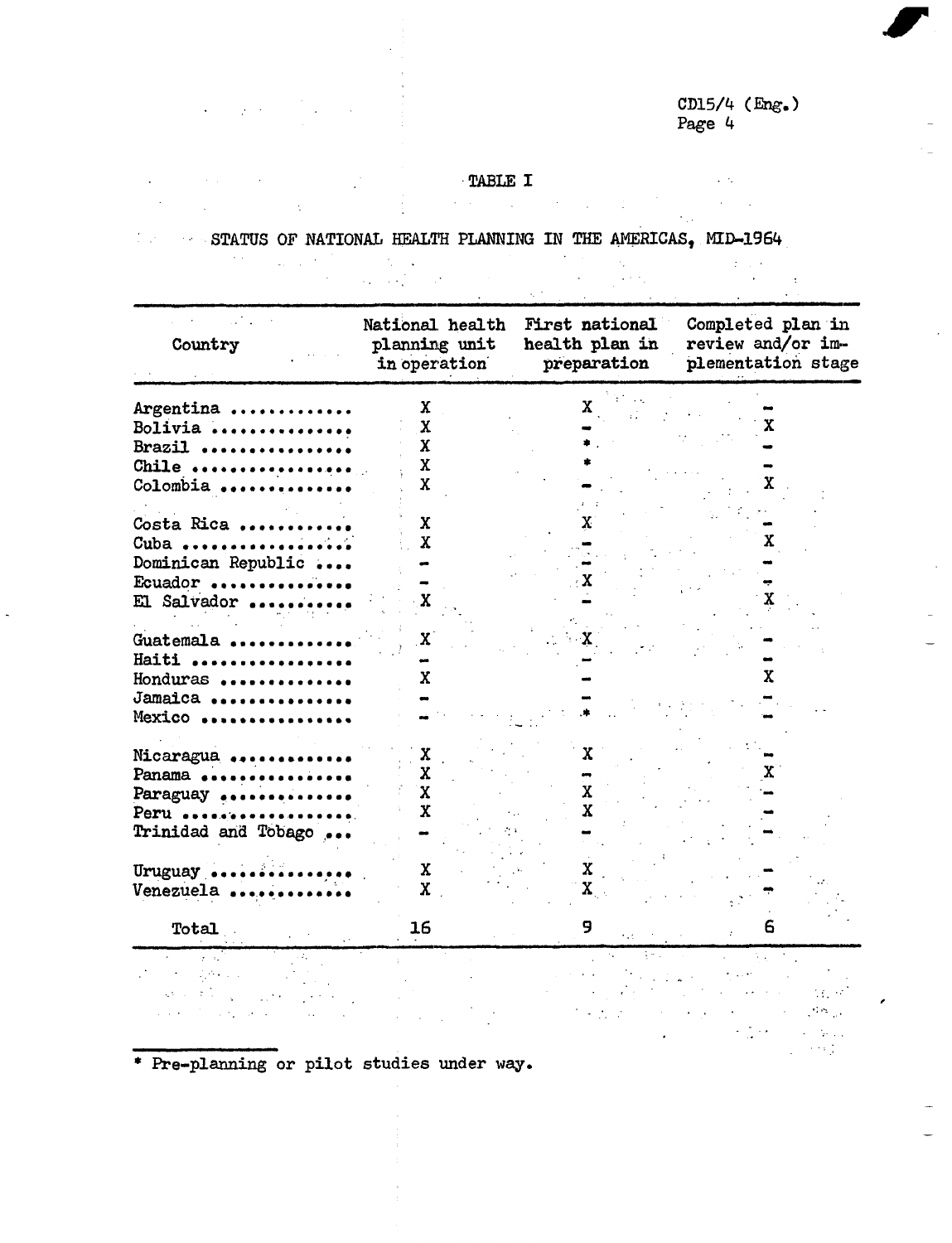Owing to the lag involved in collecting statistical information on health expenditures, it is not yet possible to show in quantitative terms the changes in the health activity of Member Governments which have resulted from their commitment to national health planning. Table II, however, shows some base-line data on the share of government expenditure devoted to health work in 1962, and on the dollar value of tax receipts committed per-capita for health work in the same'year. It is hoped that by 1965 it will be possible to show the changes in these items from 1962 to 1963 and perhaps 1964.

As can be seen from Table II, countries devoting a high percentage of central government expenditure to health may not be spending a great amount of money for the purpose if national income is low.

It should be noted that the measure "tax receipts spent per capita". has been chosen instead of "total expenditure" as an indication of national commitment to health. Total expenditure, of course, includes grants from abroad, which do not represent a national contribution. It also includes amounts which are spent in excess of tax receipts and grants; the excess may in some cases be financed by loans from abroad, in others by domestic borrowing through the sale of bonds, etc.

#### 4. Health plans and general plans for economic and social development

 $\epsilon^{-1}$ 

One of the keystones of the Ten-Year Health Program of the Alliance for Progress is planning for health within the framework of general plans for economic and social development. While the health authorities of the Americas may take legitimate pride in the advances made in health planning, it must be admitted that their situation at the start was more favorable than it was for social and economic planning as a whole. For a number of reasons, including relative freedom from political controversy, support by all levels of the population, relatively greater availability of trained personnel, and important quantities of multilateral and bi-lateral aid, the establishment and the first steps toward implementation of plans for health have been easier than for a number of other sectors of national life.

Paradoxically, some of the countries which made the greatest progress in general planning have been relatively slow to formulate specific ... health plans, while in a number of countries health planning has been in advance of the general planning process. In a review of progress in planning in Latin America, the United Nations Economic Bulletin for Latin America (Vol. VIII, No 2, October 1963) lists Bolivia, Chile, Colombia, Ecuador, Mexico and Venezuela, as having formulated medium - or long-term economic plans, but of these countries only Bolivia and Colombia have already completed national health plans. A review of the development plans for the remaining countries in this group generally shows the health sector inadequately represented in the national investment program--at times only by programmed investment in water supply projects and a limited range ---of other activities.

 $\mathbf{y}$  . The set of  $\mathbf{y}$ 

 $\label{eq:2.1} \begin{split} \mathcal{L}_{\text{max}}(\mathbf{r},\mathbf{r}) = \frac{1}{2} \mathcal{L}_{\text{max}}(\mathbf{r},\mathbf{r}) + \frac{1}{2} \mathcal{L}_{\text{max}}(\mathbf{r},\mathbf{r}) + \frac{1}{2} \mathcal{L}_{\text{max}}(\mathbf{r},\mathbf{r}) \\ & \times \mathcal{L}_{\text{max}}(\mathbf{r},\mathbf{r}) + \frac{1}{2} \mathcal{L}_{\text{max}}(\mathbf{r},\mathbf{r}) + \frac{1}{2} \mathcal{L}_{\text{max}}(\mathbf{r},\mathbf{r}) +$ 

 $\alpha \in \mathbb{Z}/\mathbb{Z}$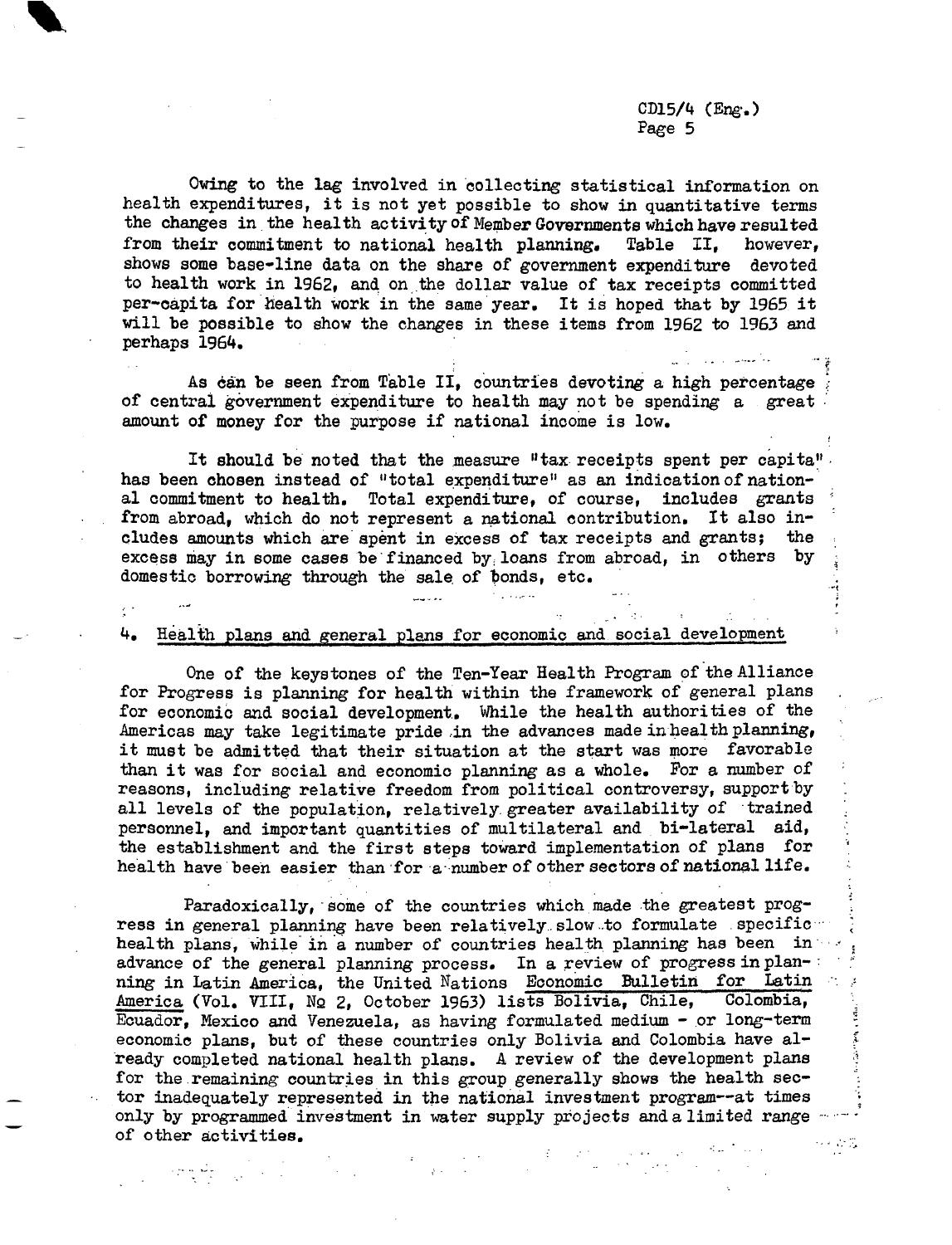#### TABLE II

 $\mathcal{L}$  $\sim 10^{-11}$ 

## CENTRAL GOVERNMENT EXPENDITURE ON HEALTH IN 1962

 $\hat{\mathcal{A}}$ 

 $\sim$  1

 $\ddot{\phantom{a}}$ 

| RELATIVE EXPENDITURE                                                                                                                    | ABSOLUTE EXPENDITURE                                                                                                                                      |  |  |
|-----------------------------------------------------------------------------------------------------------------------------------------|-----------------------------------------------------------------------------------------------------------------------------------------------------------|--|--|
| Countries devoting 10 per cent<br>or more of central government<br>expenditure to public health                                         | Countries spending \$5 or more<br>of tax receipts per capita on<br>health                                                                                 |  |  |
| El Salvador<br>Haiti<br>Panama                                                                                                          | Panama<br>Uruguay<br>Venezuela                                                                                                                            |  |  |
| Countries devoting at least 5<br>but less than 10 per cent of<br>central government expenditure                                         | Countries spending at least \$1<br>but less than \$5 per capita                                                                                           |  |  |
| <b>Brazil</b><br>Chile<br>Colombia<br>Dominican Republic<br>Ecuador<br>Guatemala<br>Mexico<br>Nicaragua<br>Peru<br>Uruguay<br>Venezuela | Argentina<br><b>Brazil</b><br>Chile<br>Colombia<br>Costa Rica<br>Dominican Republic<br>Ecuador<br>El Salvador<br>Guatemala<br>Mexico<br>Nicaragua<br>Peru |  |  |
| Countries devoting less than<br>5 per cent of central government<br>expenditure                                                         | Countries spending less than<br>\$1 per capita                                                                                                            |  |  |
| Argentina<br>Bolivia<br>Costa Rica<br>Honduras<br>Paraguay                                                                              | <b>Bolivia</b><br>Haiti<br>Honduras<br>Paraguay                                                                                                           |  |  |

Source: Computed by PAHO from data published in the 1962 and 1963 Annual Reports of the Social Progress Trust Fund, Inter-American Development Bank.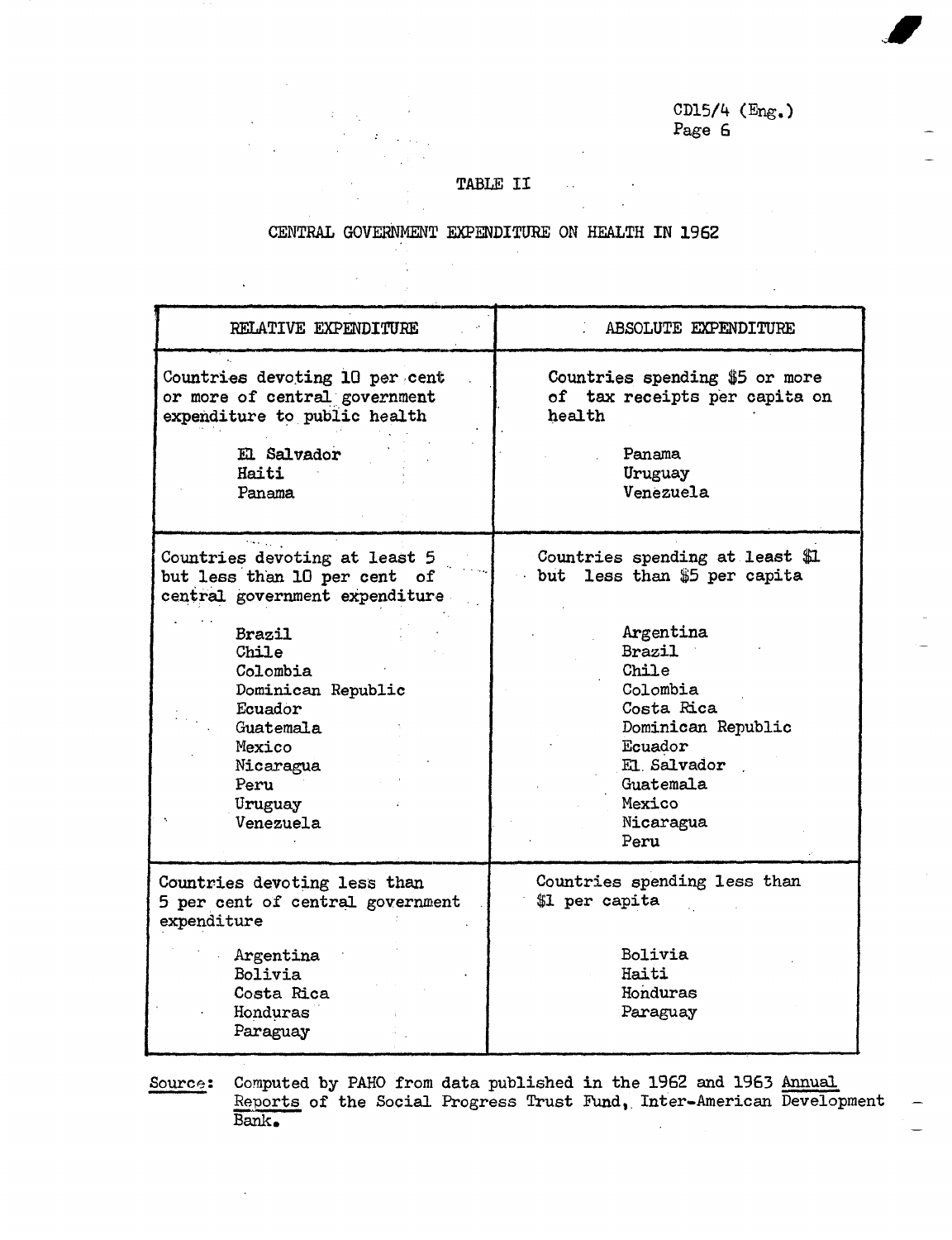CD15/4  $(Eng.)$ <br>Page 7

 $1.5 \times 10^{12}$  M  $_{\odot}$ 

The ECLA review lists Brazil and Panama as having two- or three year economic development plans. In the case of Panama a comprehensive ' health plan is also in existence. El Salvador and Guatemala are listed by ECLA as having' general investment plans, rather than comprehensive development plans, but in the case of El Salvador health planning is clearly in advance of general planning.

 $\mathbb{P}^{\mathcal{M}}_{\mathcal{M}}$  . The superfield  $\mathcal{M}_{\mathcal{M}}$  , and  $\mathcal{M}_{\mathcal{M}}$  . The superfield  $\mathcal{M}_{\mathcal{M}}$ 

.'Countries whose economi: programming is thus far limited to individual investment plans are Argentina, Costa Rica, Haiti, Honduras and Peru. In this group, Haiti has an emergency health program but no comprehensive plan, Honduras has its original health plan under revision, and the planning process is under way in Argentina and Costa Rica, and advanced in Peru.

 $\sim 0.1$  .

 $\mathcal{O}(\mathcal{L}^2)$  and  $\mathcal{O}(\mathcal{L}^2)$ 

Of the cuntries-classified by ECLA as having only an "embryo planning system", the Dominican Republic, Nicaragua, Paraguay and Uruguay, health planning units are in operation in all but the Dominican Republic and, with PAHO assistance, the preparation of the. national health plan for Nicaragua is well advanced.

In terms of operational machinery and instruments for implementing development plans, the health sector enjoys a distinctly more favorable position. The ECLA review observed that none of the 19 countries covered had machinery for formulation of economic policy in terms of plan objectives or to achieve investment targets, that only three had machinery for formulating projects for the relevant investment plans, and that four had provision for program budgeting at one or more levels.

Clearly, the setting up of machinery to implement a general economic plan is more difficult than in the case of a health plan, for a general plan has to deal with a wide variety of activity in the private sector while programmed health activities usually relate to the public sector alone. Owing to the fortunate circumstance that the Ministry of Health is at the same time the planning agency and in large part the operating agency, it would be fair to say that all of the national health plans thus far formulated in the Americas have involved a reshaping of health policy and the establishment of specific investment targets, plans and projects, although the development of program budgeting has been rather slower than might be desired.

#### 5. Training and utilization of health planners

By the end of 1964, more than 100 national and international senior health officials from the American countries will have received formal training in health planning methods -- the great majority in the special three-month international course in health programming held annually in Santiago, Chile, by PAHO and the Latin American Institute for Economic and Social Planning. Smaller groups have been trained in English-language international courses given with AID and PAHO participation at the Johns Hopkins University in 1963 and 1964.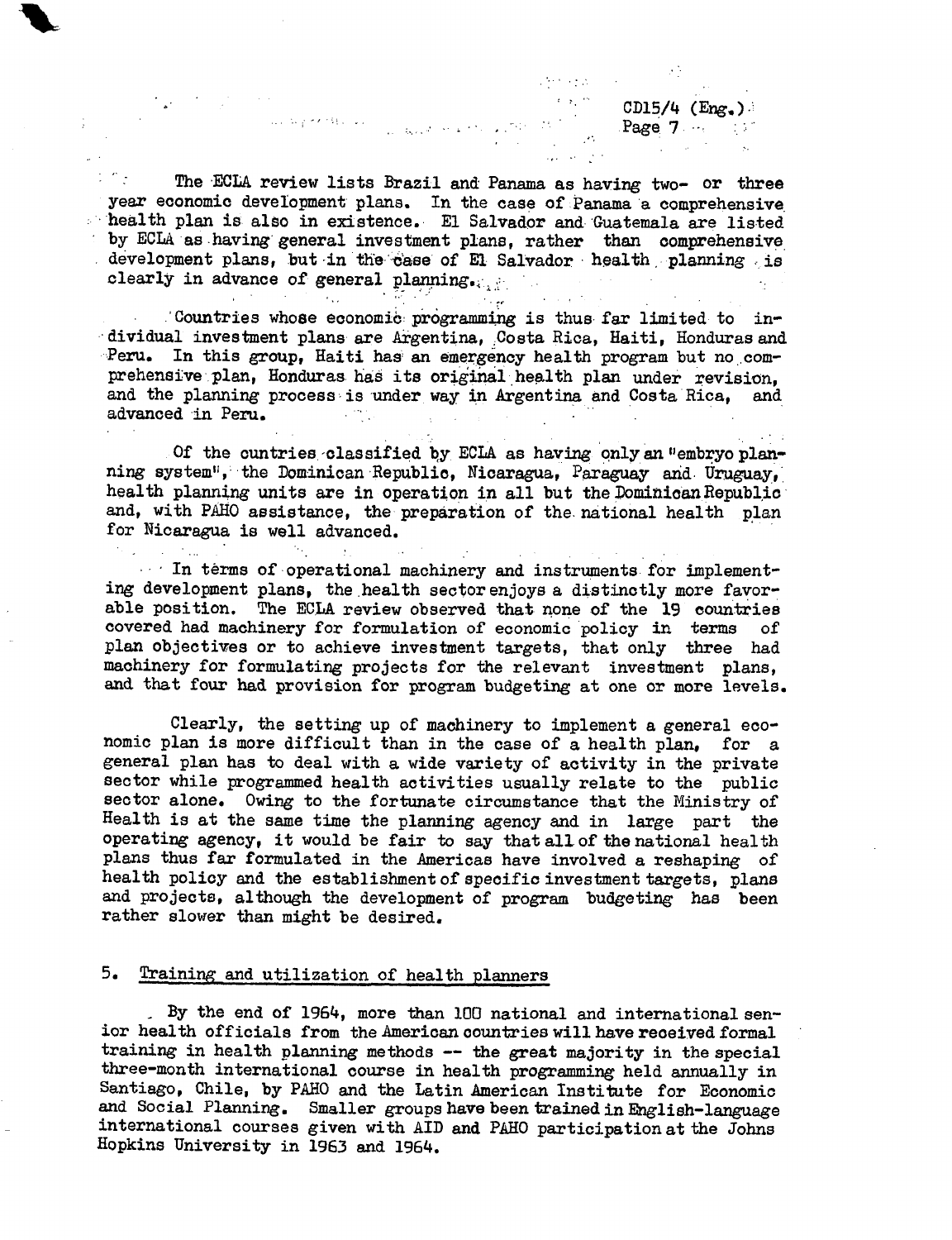Table III provides a summary of the training and utilization of national and international personnel in international courses. It will be noted that 20 of the countries had national personnel with such training, and that 11 could count on the assistance of either specialized PAHO planning consultants or of Country Representatives or resident Zone office staff with similar training. Assistance to the remaining countries was provided by visiting Headquarters and Zone office personnel, and it was planned to provide formal training to the remaining Country Representatives and a number of Zone project staff by the end of 1964.

In most countries, utilization of national personnel trained in planning has been high. Owing to the high potential of the *candidates* selected for planning training, however, a number have been promoted to higher responsibilities in their national health services where their background stands them in good stead. A relatively small number of cases of non-utilization are attributed to faulty selection of candidates largely during the first more or less experimental year of the training operation.

In addition to the international courses, serious training efforts have been made within the different countries, A pioneer national course in health planning was held in Venezuela in 1962, and large-scale courses have since been organized in El Salvador and Peru.

> $\mathcal{L}^{\text{max}}_{\text{max}}$  and  $\mathcal{L}^{\text{max}}_{\text{max}}$

> > n a shekara dan ander

> > > $\label{eq:2.1} \frac{1}{2}\sum_{i=1}^n\frac{1}{2}\sum_{i=1}^n\frac{1}{2}\sum_{i=1}^n\frac{1}{2}\sum_{i=1}^n\frac{1}{2}\sum_{i=1}^n\frac{1}{2}\sum_{i=1}^n\frac{1}{2}\sum_{i=1}^n\frac{1}{2}\sum_{i=1}^n\frac{1}{2}\sum_{i=1}^n\frac{1}{2}\sum_{i=1}^n\frac{1}{2}\sum_{i=1}^n\frac{1}{2}\sum_{i=1}^n\frac{1}{2}\sum_{i=1}^n\frac{1}{2}\sum_{i=1}^n\$

 $\mu$  and a small set  $\mu$  ,  $\mu$ 

 $\{x_{k}\}_{k\in\mathbb{N}}$